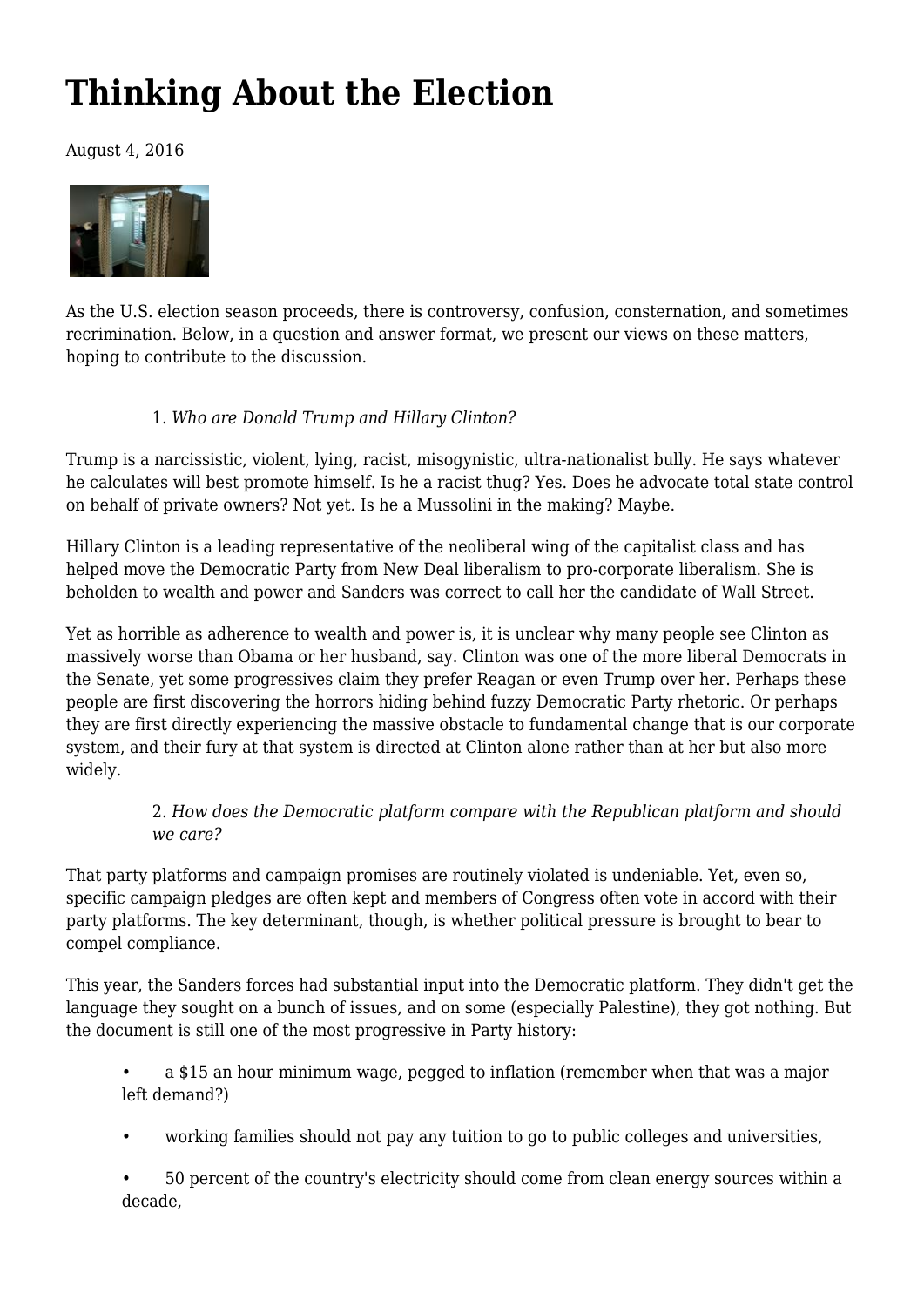• federal legislation to protect the LGBT community from discrimination and transgender folks from violence,

• repeal the Hyde amendment, which bans federal funds for abortion,

• comprehensive immigration reform providing a path to citizenship for those without legal documents and in the meantime defending executive actions to prevent the deportation of DREAMers, parents of citizens, and lawful permanent residents, and an end to raids and roundups of children and families,

• end mass incarceration, reform mandatory minimum sentences, close private prisons and detention centers, expand re-entry programs, require body cameras, stop the use of weapons of war in urban communities, end racial profiling, require the Department of Justice to investigate all questionable or suspicious police-involved shootings, end capital punishment, end the hypercriminalization of marijuana.

Contrast that with the GOP platform, one of the most reactionary in history, which calls for a wall across the Mexican border, no amnesties, treating illegal immigrants as a major source of violent crimes; no abortions, even in cases of rape or women's health; abolishing tenure; abstinence-only sex education; repealing the Affordable Care Act; characterizing coal as a "clean" energy source; a gay rights section that the Log Cabin Republicans [called](http://www.logcabin.org/pressrelease/a-message-on-the-gop-platform-from-log-cabin-republicans-president-gregory-t-angelo/) "the most anti-LGBT platform in the party's 162-year history"; ending the Attorney General's "campaign of harassment against police forces"; condemning the Supreme Court's erosion of the death penalty; and eliminating the federal minimum wage.

Both platforms reflect a fundamental commitment to capitalist values. Nonetheless the differences they reveal in the two parties and the two likely emerging administrations would have significant human consequences.

#### 3. *But given Clinton's connections to the energy industry, aren't the differences between Clinton and Trump on climate only cosmetic?*

Clinton and the Democratic Party platform recognize climate change as an "urgent threat" and commit to addressing it. Clinton says she will "install half a billion solar panels by the end of her first term, cut tax subsidies to oil and gas companies," and "deliver on the pledge President Obama made at the Paris climate conference—without relying on climate deniers in Congress to pass new legislation." She will "reduce greenhouse gas emissions by up to 30 percent in 2025 relative to 2005 levels…."

The words "up to" are disturbing, but compare them with Trump, who considers climate change a hoax, or with the Republican platform which proposes "to shift responsibility for environmental regulation from the federal bureaucracy to the states" and "to transform the EPA into an independent bipartisan commission." They reject "both the Kyoto Protocol and the Paris Agreement," and refer to the "illusion of an environmental crisis." They want to revive the Keystone pipeline.

Some ask why it matters whether we are killed immediately or more slowly. What matters is that the longer timeline offered by the Clinton policies gives us time to build a movement able to win the environmental policies we really need.

If Trump wins and seeks to abolish the EPA, abrogate the Clean Power Plan, and scuttle the Paris Climate Agreement, climate activists will certainly oppose him. But that is the point. To have Trump in office means next year's organizing will be fighting to prevent or undo horrendous backsliding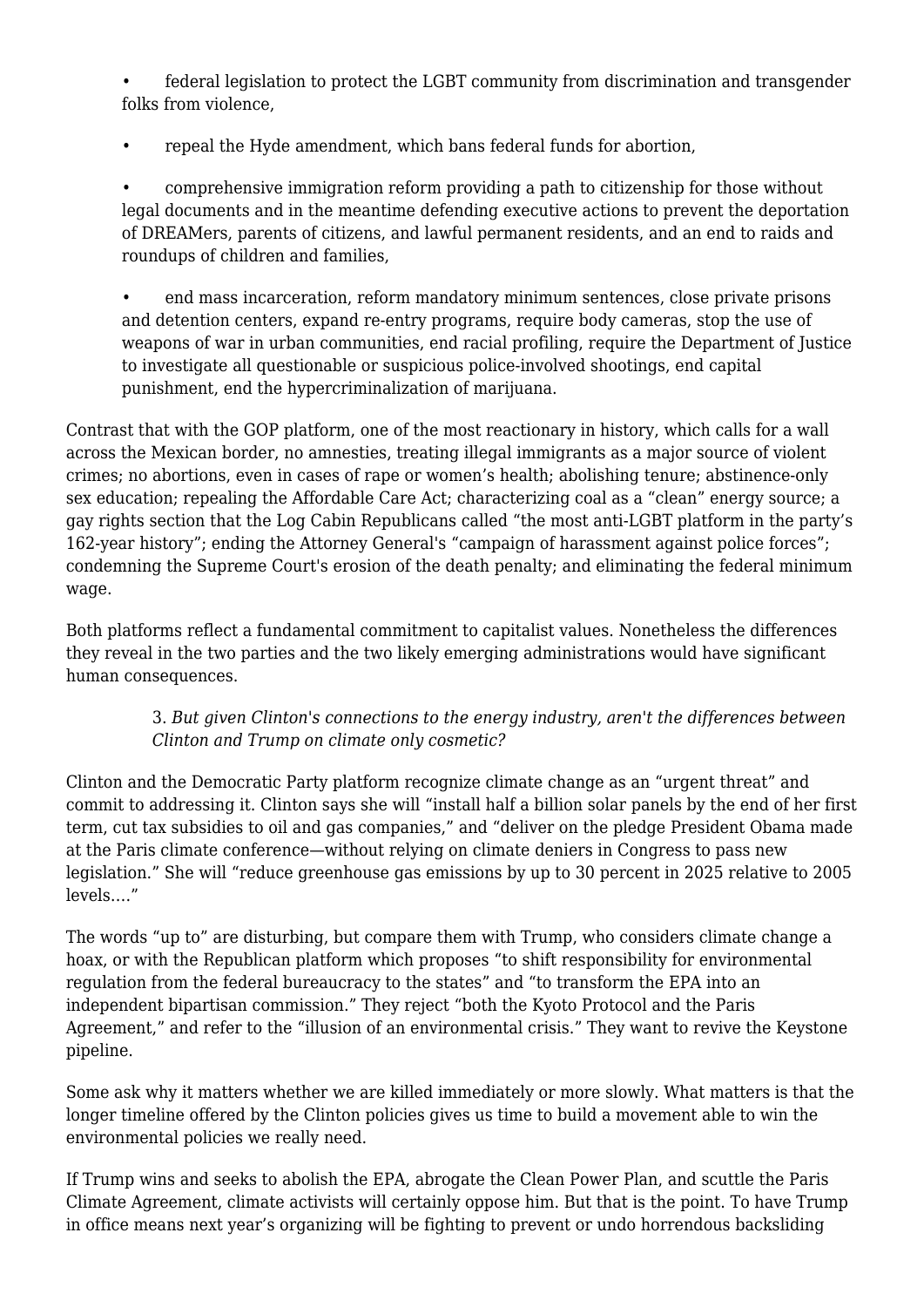instead of seeking positive new gains.

## 4. *Given Clinton and the Democrats' support for "free trade agreements," would Trump be better for American workers than Clinton?*

Technological change and the industrialization of the Third World will inevitably affect employment in the United States. The left insists that the costs of those shifts be shared as fairly and as democratically as possible. What's objectionable about TPP and the other "free trade agreements" is not that they promote trade, but that they give too much power and benefit to corporations and that they are not accompanied by domestic policies that equitably redistribute the costs and benefits.

Trump has not put forward any policies that would address the redistribution problem. Blocking TPP, but then pursuing other policies that shift income upward will not help the non-collegeeducated working class victims of globalization.

On the minimum wage, Trump recently [took](http://thinkprogress.org/economy/2016/07/27/3802419/donald-trump-changing-minimum-wage/) "three different positions … in less than 30 seconds," but the most generous of them was two-thirds of what the Democratic Party platform calls for (an increase to \$15 an hour over time, pegged to inflation). The Republican platform sees the minimum wage as "an issue that should be handled at the state and local level," calls for the repeal of the Davis-Bacon law, which mandates the payment of prevailing wages on federally-funded construction projects, and supports anti-union Right to Work laws.

On tax policy, [Citizens for Tax Justice](http://www.taxjusticeblog.org/archive/2016/06/donald_trumps_nonsense_rhetori.php%252525252523.V5kB9PkrKUk) commented: "Trump's tax plan would represent an unprecedented shift of income to the wealthy, while taking away substantial income and public services from the overwhelming majority of Americans."

The tax provisions in the GOP platform, said Citizens for Tax Justice, "would exacerbate the dual problems of rising inequality and continuous annual federal budget deficits with tax cuts that essentially put more money into the pockets of wealthy people and corporations and reduce federal revenues."

The Republican Platform also opposes the Dodd-Frank regulations, and especially the Consumer Financial Protection Bureau. Trump himself told the [New York Times](http://www.nytimes.com/politics/first-draft/2015/11/20/donald-trump-fields-questions-on-jobs-in-iowa/) that he prefers using nonunion labor.

In contrast, Democrats offer modest steps to address inequality: make the rich pay their fair share of taxes ("In terms of tax justice," [observed](http://www.taxjusticeblog.org/archive/2016/07/the_democrats_new_and_more_pro.php%252525252523.V5oy3fkrKUm) Citizens for Tax Justice, "this year's Democratic platform is one of the party's most progressive in modern history"), make it easier to form unions, raise the minimum wage, and oppose Right to Work laws.

[The rich](http://www.nytimes.com/2016/07/29/us/politics/hillary-clinton-donors.html) have a decisive role in Clinton's Democratic Party, but even limited differences between the parties will translate into significant differences in people's lives.

## 5. *How would Trump and Clinton differ on court appointments? Does it even matter?*

The next President will likely make four Supreme Court appointments who will adjudicate for decades. When Trump says he will choose justices in the image of Antonin Scalia, we can assume he will. Some of Bill Clinton and Obama's nominees have been centrist but have voted with the liberal bloc on many crucial close decisions.

Decisions on immigration, reproductive rights, affirmative action, LGBTQ rights, voting rights, campaign financing, and corporate power all matter, and so different appointments to the Court matter too. Social movements, of course, are needed to generate real change, but the more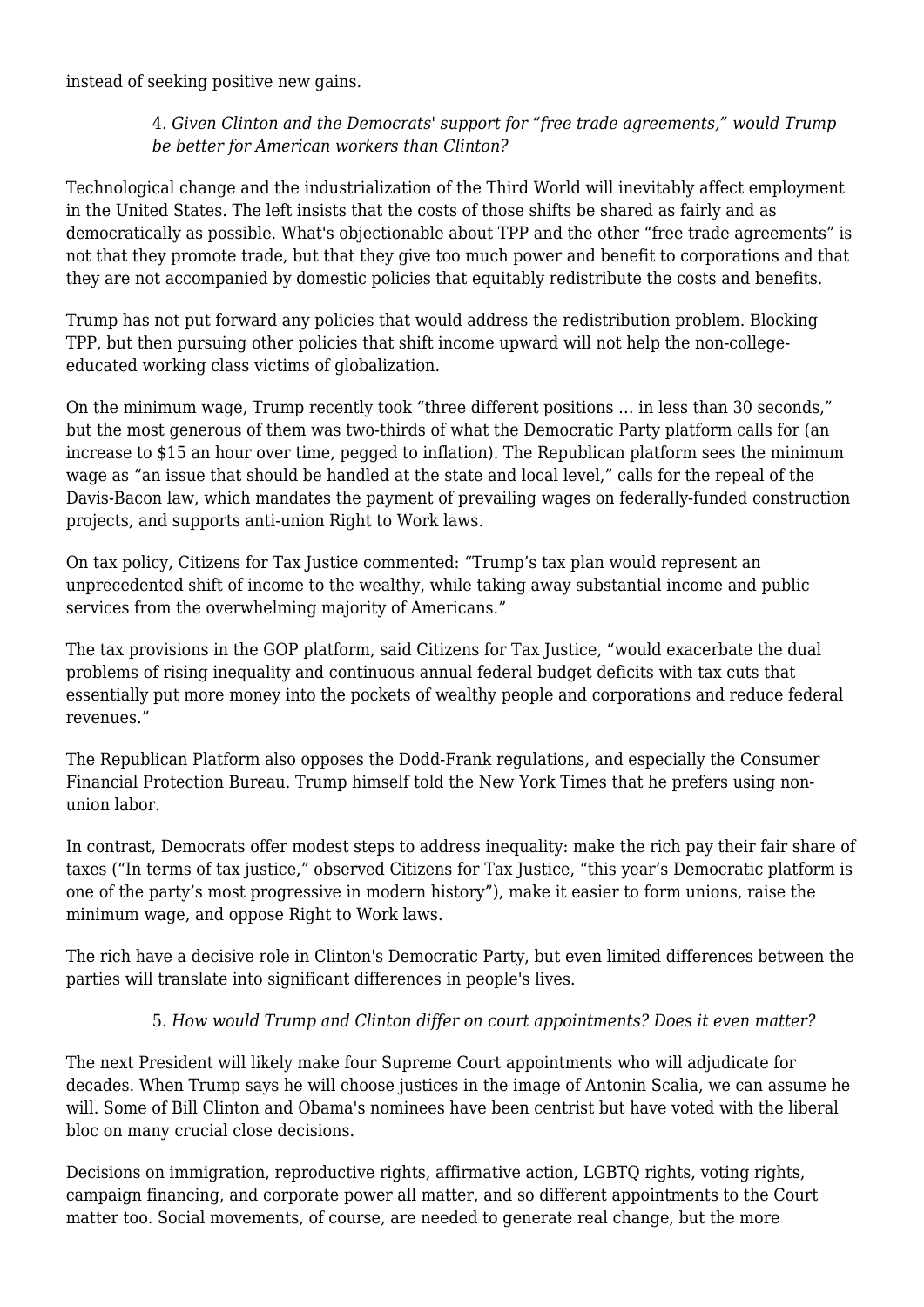reactionary the Court, the tougher their job.

#### 6. *Is Clinton more likely to pursue war than Trump?*

Bernie Sanders rightly criticized Clinton's 2002 vote for the Iraq war. But despite Trump's claims, there's no evidence he opposed that war before it began. His one [documented](http://www.factcheck.org/2016/02/donald-trump-and-the-iraq-war/) pre-war opinion was his answer to a September 2002 question from Howard Stern on whether he supported going to war. He replied "Yeah, I guess so." In 2011 Trump [told](https://www.youtube.com/watch?v=TsMgF9LSWN4&feature=youtu.be&t=266) an interviewer that smart people said the Iraq war was about taking over the oil, but "unfortunately, Bush didn't have that in mind."

Trump also [supported](http://tinyurl.com/jfqzqkp) the 2011 campaign to depose Qaddafi in Libya — though he [criticized](https://www.youtube.com/watch?v=duyvYNh-fLw) U.S. policy on the grounds that support for the rebels should have been conditioned on their agreeing to give us 50 percent of their oil.

Clinton has hawkish inclinations and a hawkish record, and has surrounded herself with hawkish advisers (including neocons like Robert Kagan). She worked to undermine democracy in Honduras and pursued provocative policies toward Russia. The jingoism at the Democratic Convention was repulsive, but familiar. However, Trump's America Firstism is not pacifism. He's called for sending [30,000 troops](http://www.politico.com/blogs/2016-gop-primary-live-updates-and-results/2016/03/trump-iraq-syria-220608) to fight ISIS (and [won't rule out](http://fortune.com/2016/03/23/trump-nuclear-weapons-isis/) the use of nuclear weapons against them). He wants bombing that kills the [family members](http://www.cnn.com/2015/12/02/politics/donald-trump-terrorists-families/) of ISIS members (noting that Obama has been fighting a very "politically-correct" war), waterboarding and worse, and he favors barring Muslims.

Trump proposes a [45 percent](http://www.nytimes.com/politics/first-draft/2016/01/07/donald-trump-says-he-favors-big-tariffs-on-chinese-exports/) punitive tariff on China that will surely exacerbate tensions with that major power, and says he wants to [bolster](https://www.donaldjtrump.com/positions/us-china-trade-reform) U.S. military forces in the tense South China Sea to give the United States a stronger bargaining position.

Clinton may or may not ignore the terms of the Iran nuclear deal and use sanctions to try to extract further concessions from Iran. Trump [has said](http://time.com/4267058/donald-trump-aipac-speech-transcript/) his "number-one priority is to dismantle the disastrous deal with Iran." The Republican platform says they don't recognize the agreement as binding.

Trump has called for building up the U.S. military and accused Obama of allowing the U.S. nuclear arsenal to "[atrophy.](https://www.donaldjtrump.com/press-releases/donald-j.-trump-foreign-policy-speech)" "The Trump doctrine is simple," [declared](http://dailycaller.com/2015/10/25/the-trump-doctrine-is-very-simple-its-strength-video/) The Donald. "It's strength. It's strength. Nobody is going to mess with us. Our military will be made stronger."

In April 2016, Trump [warned](https://www.donaldjtrump.com/press-releases/donald-j.-trump-foreign-policy-speech) that, "Our military is depleted, and we're asking our generals and military leaders to worry about global warming. We will spend what we need to rebuild our military. It is the cheapest investment we can make. We will develop, build, and purchase the best equipment known to mankind. Our military dominance must be unquestioned."

Obama proposed a trillion dollar nuclear modernization program. Clinton submissively said she had to look into the matter, but now the Democratic platform urges "work to reduce excessive spending on nuclear weapons-related programs that are projected to cost \$1 trillion."

The GOP platform, on the other hand, echoes Trump's claim that Obama and Clinton have weakened the U.S. military. It denounces them for neglecting U.S. strategic weapons, for signing an inappropriate arms control agreement with Russia, and for moving to normalize relations with Cuba.

Some on the left have been delighted at the fact that Trump has seemed to question several of the mainstays of U.S. foreign policy, especially its non-proliferation policy and the NATO alliance. But telling Japan, South Korea, and Saudi Arabia that the United States is no longer going to bear the expense of their defense and that it would be fine if they wanted to [acquire nuclear weapons](http://www.cbsnews.com/news/donald-trump-japan-south-korea-might-need-nuclear-weapons/) is precisely the sort of policy that could lead to out-of-control nuclear arms races in East Asia and the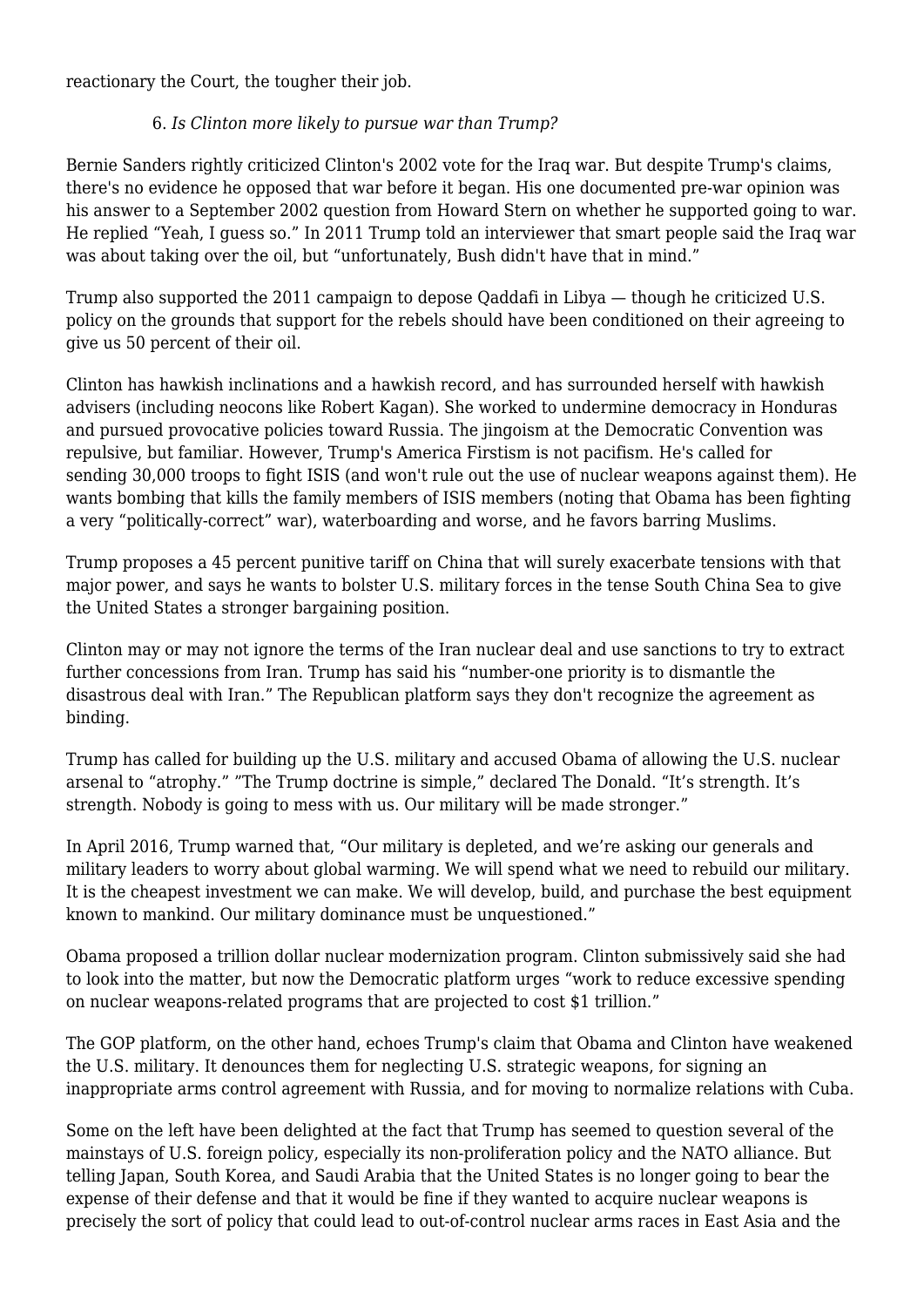Middle East. And [saying](http://www.nytimes.com/2016/07/22/us/politics/donald-trump-foreign-policy-interview.html) he might not defend one of the new Baltic NATO members until he had checked whether they had "fulfilled their obligations to us" is not a peace policy but the replacement of a provocative military alliance with a gun-for-hire arrangement.

And doesn't having a racist megalomaniac's hand on the nuclear trigger present a real danger?

## 7. *Is Clinton terrible on Palestine? What about Trump?*

Although the Democratic Party platform did adopt some of Bernie's positions on important issues, on Israel-Palestine the document refused to condemn the occupation, condemn the settlements, or call for any pressure on Israel to move toward peace. In conformity to Hillary's [promise](https://www.documentcloud.org/documents/2158218-hillary-clintons-letter-to-haim-saban-against-bds.html) to Israelapologist billionaire Haim Saban, the platform even says the Party will "oppose any effort to delegitimize Israel, including at the United Nations or through the Boycott, Divestment, and Sanctions Movement."

The platform pays lip service to the two-state solution, but by saying it must be "negotiated directly by the parties," it is essentially saying that Washington will apply zero pressure to bring that solution about (and will guarantee Israel's "qualitative military edge").

As awful as this Democratic platform section is, the Republican's is even worse. It does not even pretend to support a two-state solution, explicitly rejecting the view that Israel is an occupier. The word Palestinian does not appear in the entire document — except for one clause demanding that the United States immediately halt funding to the UN's climate body because it grants Palestinians membership as a state. It calls for "no daylight between America and Israel" and guarantees Israel a qualitative military edge. It recognizes "Jerusalem as the eternal and indivisible capital of the Jewish state" and calls for the American embassy to be moved there. It denounces the Boycott, Divestment, and Sanctions movement as anti-Semitic and calls for legislation to prevent the boycotting of Israel or "the Israeli-controlled territories."

In February 2016, Trump said that the United States should remain "neutral" between Israel and the Palestinians so as to be in a position to broker a deal between the two sides. But he quickly withdrew that, [saying](http://www.jpost.com/US-Elections/Trump-Nobody-on-this-stage-is-more-pro-Israel-than-I-am-447597) that "Palestinians must come to the table knowing that the bond between the United States and Israel is absolutely, totally unbreakable," that he would move the U.S. embassy to "the eternal capital of the Jewish people," Jerusalem, and that Hillary Clinton and Obama had "treated Israel very, very badly."

In May 2016, Trump went even further, [declaring](http://www.israeltoday.co.il/NewsItem/tabid/178/nid/29124/Default.aspx) that Israel should just "keep moving forward" in building settlements in the occupied territories. U.S. pressure on Israel to stop settlement expansion — which Washington used to call illegal — has generally been non-existent, but this is the first time a presidential candidate has urged them to build more. Trump has been endorsed by billionaire [Sheldon Adelson,](http://www.nytimes.com/politics/first-draft/2016/05/05/sheldon-adelson-says-he-will-support-donald-trump/) a leading supporter of Israel's right-wing government, who says he believes that Trump "will be good for Israel."

Both parties' positions on Israel-Palestine are terrible, with Trump's being more so. But this is an example of how one can press on issues before and after the election, totally independent of how one votes in November. Many groups supporting Palestinian rights were out in the streets during the Democratic Convention trying to appeal to the strong sentiment among rank-and-file Democrats who are far more progressive on this issue than are the Party leaders. They were working and will continue to work on changing the conversation on Palestine, quite apart from those ten minutes in November.

8. *Does the fact that Clinton is a woman matter?*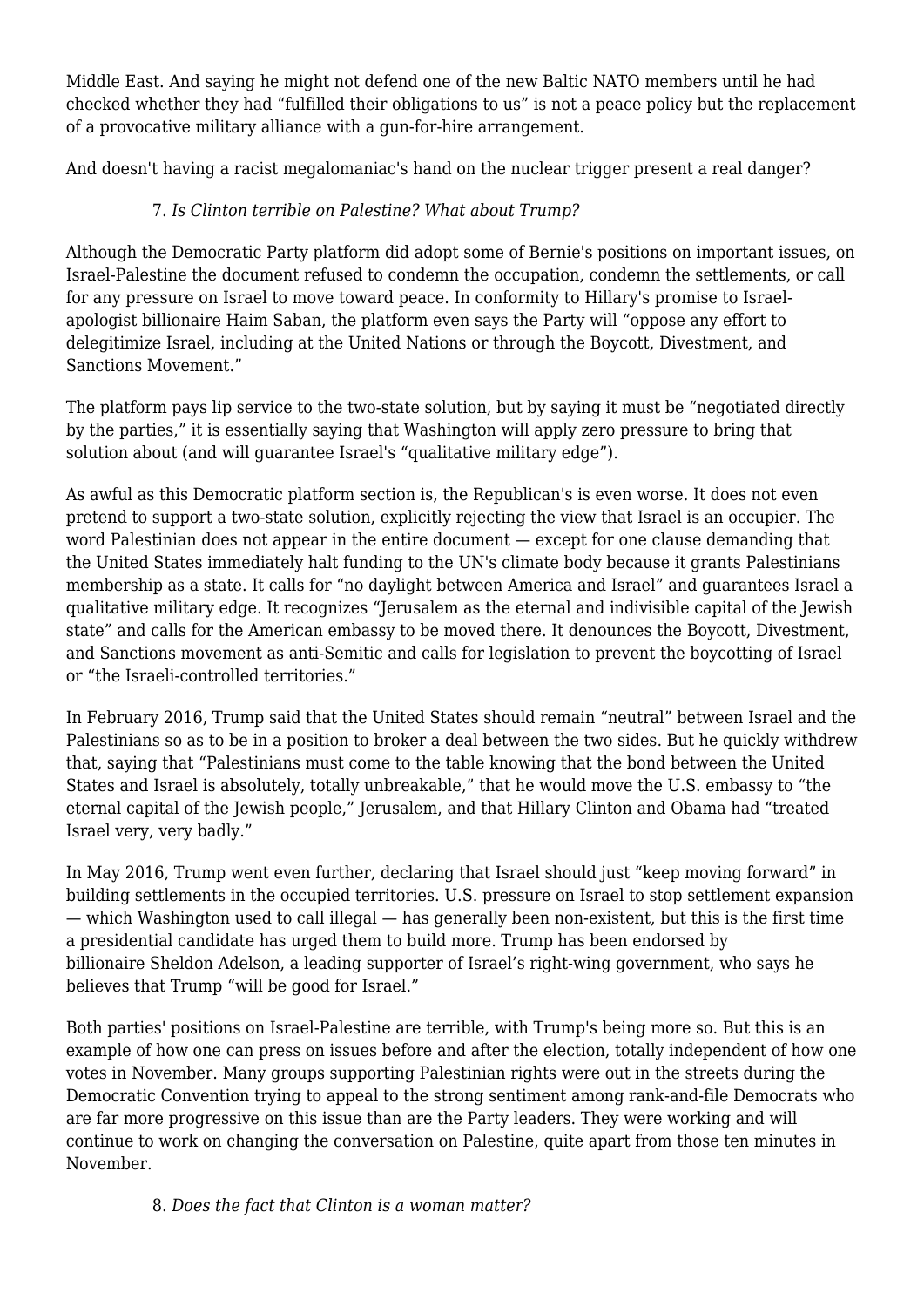Yes, a woman becoming president is an undeniable step forward, and, other things equal, it should be enough to decide one's vote. But of course other things are never equal.

If Trump was a woman, and Clinton a man, and everything else was unchanged, that one positive for Ms. Trump would not override her incredible negatives. Or consider Sanders versus Clinton. Clinton being a woman was certainly a factor in her favor, but not remotely enough to sway most progressives toward supporting her over Sanders — and rightly so.

That said, the effects of having a woman president will be profound for young girls and women and for young boys, too.

And of course, on the other side of the issue, it isn't just that Trump isn't a woman. It is that he is incredibly misogynist and in office would cause feminists to have to battle violent reaction rather than pursue liberation.

## 9. *Does it matter for future activism whether Clinton or Trump becomes President?*

Yes, in two main ways. First, in reacting to protests Trump would be far more aggressive than Clinton and encourage local police to be far more repressive. Indeed, Trump would implicitly, and maybe even explicitly, welcome citizen vigilantes to violently repress resistance in a throwback to the days of the "hard hat riots" against anti-war protestors in 1970, or even to KKK tactics against anti-racist organizers.

Second, imagine it is Election Day plus one. You wake up. Clinton won. Sanders is building a new organization called "Our Revolution." Movements are eager to pursue positive aims they have been elaborating. There is no honeymoon for Hillary, there is activism for society. The focus of protest is government, the two parties, and corporations. The overriding concern is attaining positive gains and moving toward implementing Sanders' policies and then more.

Or, you wake up, Trump won. Racism surges. Sexism explodes. People of good will are shellshocked. Movements scramble to find voice and form to oppose a drastic shift rightward. Activists prepare to battle to preserve what with Clinton in office they would have been trying to transcend. The focus of protest is Trump, his policies, and repression. Positive aspirations are back-burnered by the urgency to prevent gruesome reaction and even fascistic violence. The overriding concern is survival, repelling reaction, and getting back to what is remembered as the relative sanity of Obama/Clinton.

#### 10. *But couldn't a victory of the greater evil hasten progressive change?*

Going backward to go forward makes sense when retreat leads to a short cut to leap ahead. But a path forward from a Trump-led society would lead right back through some Democrat, maybe even Clinton herself. It would entail four, eight, or more years delay, and also the massive pain that a Trump administration would impose on people, not to mention the delay in addressing global warming and all that that might mean.

Has any labor organizer ever wished owners would cut salaries or worsen conditions so that labor can leap forward? Has any anti-war organizer, feminist organizer, anti-racist organizer, or other organizer called upon the establishment to make things much worse in order to arrive at much better? Of course not, and for good reason.

> *11. But didn't the neoliberal Democratic Party pave the way for Trump, and wouldn't having more liberals in office now mean more "Trumps" later?*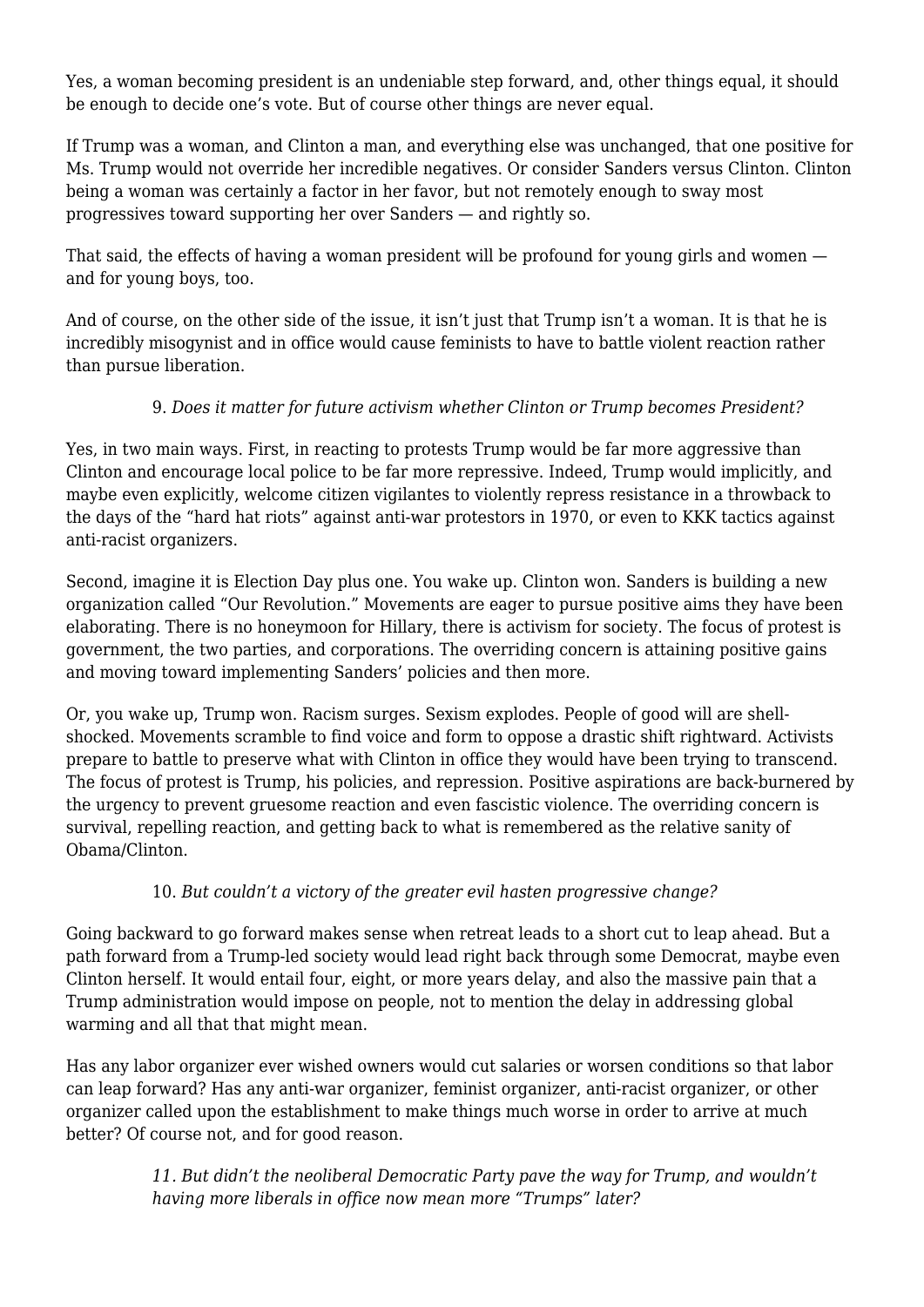Yes, Democratic Party policies, particularly paying little attention to the declining income, feelings of alienation, horrendous health care, and even the plummeting lifespan of white working people, have been central to Trump's rise, as has the Democrat's unwillingness to actually comprehend and relate to working class issues in a remotely sincere fashion.

And yes, having Clinton in office with no effective opposition to force better policies and develop lasting movements, could lead to a still worse and still more effective "Trump" running in the future, particularly if Clinton wins via a campaign that effectively ignores white workers and really all workers as workers, leaving them feeling even more estranged and angry than now.

But who proposes that scenario? And why should we expect it? If Clinton wins she will immediately confront not only an electorate and especially an activist community that will fight for change, but even inside her own Party a seriously divided base with much and perhaps even most of it leaning at least somewhat left, including toward developing working class ties and program.

On the other hand, if Trump wins, he will operate in a Party that backs his most aggressive choices, is utterly disdainful of all opposition, and is also hell bent on delivering a worse "Trump" later.

Regarding its operational lesson, and perhaps even the stakes we face, it is relevant to note that Hitler surely arose from the terrible failures of the German capitalist and social democratic parties to deal with the Depression, but that doesn't mean it was sensible for progressives to refuse an alliance with the social democrats to stop Hitler.

#### 12. *What is Trump's appeal to white working class people? How might it best be addressed?*

Trump appeals to illegitimate racist and sexist fears, but also appeals to legitimate though misdirected concerns about severely worsening life conditions.

Republicans cater to owners and try to win over workers with lies, posturing, fear of terror, and racism/sexism. Democrats serve owners but cater to what might be called the professional class, and try to modestly accommodate workers to gain their votes.

Not believing campaign speeches, people often vote for who they feel understands their situation better. But if many of Trump's working class supporters are not supporting him because they want him and others like him to get even more rich at working people's expense, if they are not supporting him because he is a real estate tycoon, if they are not supporting him literally because he is abominably racist and sexist, then perhaps they are supporting him because he appears to them unafraid to say what he thinks. He is not polished and academic. He talks straight. He does not appear to be the kind of person who looks down on workers and who day to day constantly exerts direct power over them.

If so, progressives need to speak directly to Trump's supporters, respecting their pain and anger and providing real but also believable policy answers to their concerns.

> 13. *Who are the Greens, and Jill Stein? And does a higher vote tally for them aid social change?*

Greens are progressives and leftists who believe in the desirability of creating a powerful third party in the U.S. as part of the process of winning a new society. They are polling at 3-5 percentage points nationally. They have won some local elections, though their main emphasis has been on presidential elections. Jill Stein is their likely candidate for President.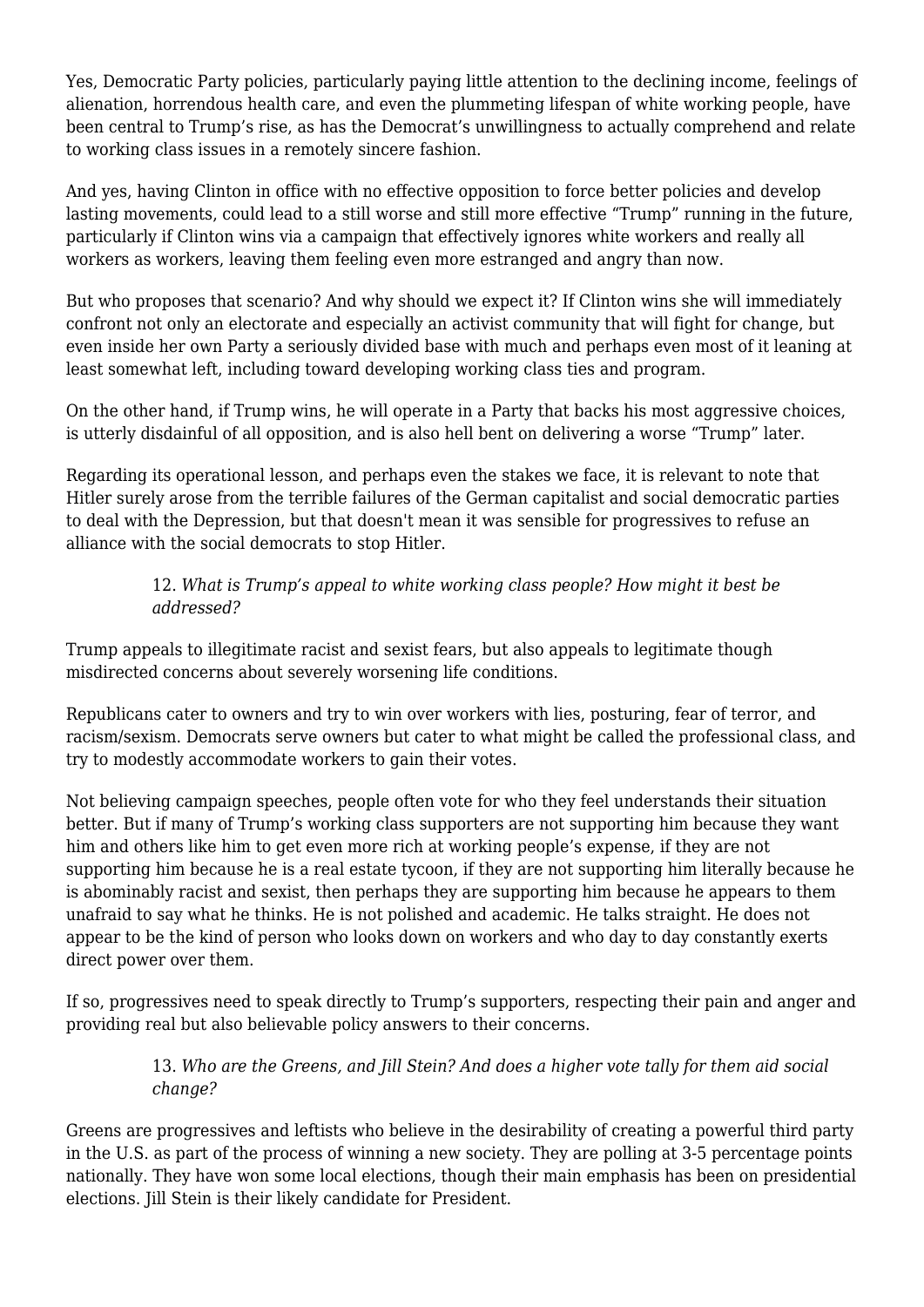A higher vote tally for Greens would reveal support and support typically garners more support because momentum matters.

Further, of those who vote Green, some will join the Greens, and then work for them, and that will help their development.

Finally, reaching 15 percent in the polls gets Stein a seat in the coming debates, 5 percent gets federal matching funds, and attaining various state-wide tallies helps ballot access in the future.

## 14. *What does strategic lesser evil voting mean?*

Strategic lesser evil voting means you vote in light of the implications of your choice for the future. It means you look not only at the short and long-term consequences for human well-being of each candidate winning, but also at the likelihood of each candidate winning.

Strategic lesser evil voting means looking at the likely overall benefit and harms of casting your vote in a particular state for Clinton versus the overall benefit and harm of casting your vote in that state for a third party candidate with no chance of winning. If polling shows a close race between Clinton and Trump, then a small number of additional votes for Clinton could mean the difference between which of the two candidates gets all the state's electoral votes. On the other hand, if polls show that the race is not close, then a strategic lesser evil voter can vote for the Greens or other third party with no negative cost at all.

But what is the positive impact on the Green Party, say, of Green supporters voting for Clinton in contested states? If the Greens were to put all their energies into safe-state campaigning, they could win nearly as many overall votes as otherwise, especially since they wouldn't lose the support of safe-state voters who considered an all-states campaign irresponsible. But even if the Greens lost some votes by declining to campaign for presidential votes in contested states, the impact of these lost presidential votes would be quite modest. Greens who vote for Clinton would emerge from the voting booth with the same views they would have had had their state been safe and had they voted for Stein, and they could work just as hard for Green positions in either case. And Trump would have lost — or, in the horrible event he won, Greens would not be called the cause of it, with disastrous results for the Party.

So even ignoring implications of a Trump victory for the country and the world, Greens would at most be marginally hurt by promoting a safe state strategy, and might even benefit from doing so. And, of course, we should not ignore implications for others, in any event.

#### 15. *But if we're always committed to lesser evil voting, won't that mean we're always going to be voting for a reactionary capitalist party and that therefore the development of an alternative will be impossible?*

If all we do is vote every four years, then no matter how we vote, we will never get much change. What is crucial is whether we build sufficiently effective movements to generate sufficient support for change to carry a really worthy candidate into contention, and then to victory, whether in a mainstream party, like Sanders nearly achieved, or in a third party. And what determines that is overwhelmingly what we are doing other than voting, like the work of Occupy, Black Lives Matter, and other projects that over the past years have paved the way for Sanders, but also on whether our periodic voting creates conditions more or less conducive to progress, and on whether our third party work locally creates a steadily enlarging base.

In this election, progressives and leftists who follow strategic lesser evil voting will be free in nearly all states, we hope, to vote for third parties because those states will be uncontested. In contested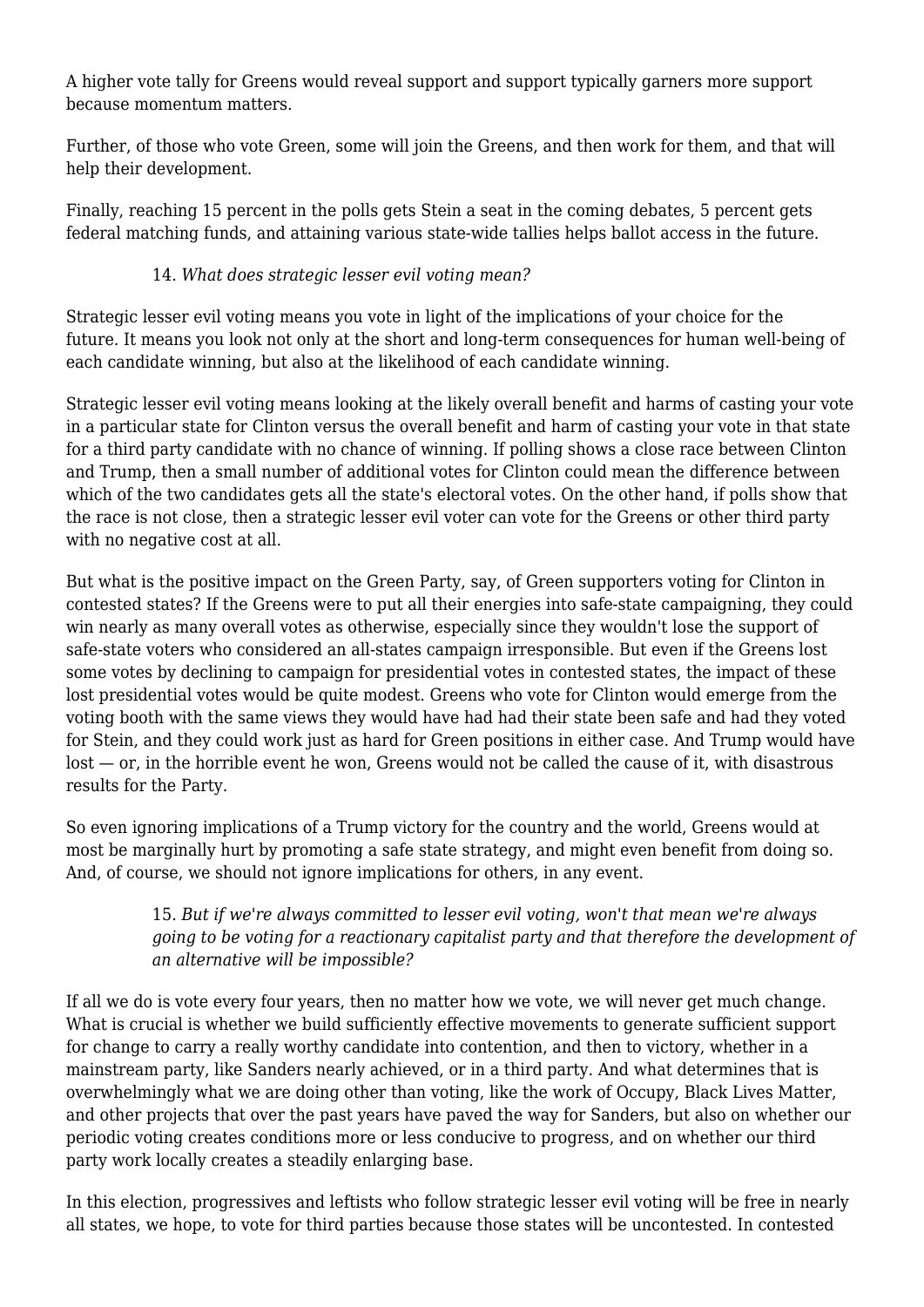states, their lesser evil vote for Clinton will further the prospects for Greens by contributing to stopping Trump.

In contrast, if progressives in contested states reject voting for Clinton and Trump wins, they would have unintentionally impeded prospects for Green gains and consigned people to four years of Trump.

> 16. *Why blame those who vote for third party candidates in swing states for a Trump victory? Isn't that the argument used to tar Nader voters for Bush's win in 2000? Was it correct then?*

Suppose it comes down to Florida. Suppose we know, as Election Day dawns, that whoever wins Florida becomes President because every other state is clearly in one column or the other. The polls show Florida could go either way. If in this situation a person, or especially a social group, movement, or organization abstains, votes for a third party, or votes for a write-in candidate, those are votes lopped off Clinton's potential total. If some group does that, and it swings the final tally to Trump, then it is impossible to deny that the group's choice had the predictable consequence of giving the election to Trump. Had they chosen differently, Trump would have lost.

In Florida in 2000, Bush beat Gore by 537 votes. Nader got 97,000 votes. Therefore, with all else equal, if only 538 Nader voters had voted instead for Gore, Gore would have won all 25 of Florida's electoral votes and would have won the electoral vote 291 to 246. It is true, of course, that without Republican shenanigans during the Florida vote count, Gore would have won the state. It is also true that had Gore run a better campaign, he would have won the very close election. Also, if they hadn't voted for Nader, some Green voters might not have voted at all and some might even have voted for Bush. But still, despite all this, any 538 Nader voters in Florida could have prevented Bush from becoming president. And had Nader urged them to do just that, while he campaigned elsewhere, and in Florida they worked to prepare to carry on after the election against Gore, then Gore would have won, and the Greens would also have been vastly better off.

#### 17. *Don't we need to build an alternative to the two-party duopoly?*

Yes, of course we do, but activism that aims to transform society, rather than simply eliminate a horrible turn toward reaction, will be far more likely to happen with Clinton in office than with Trump.

Ensuring that Trump loses by voting for Clinton in contested states while voting for Stein, or whoever, in safe states, builds for an alternative to the two-party duopoly both by supporting a possible alternative right now in uncontested states, and also by warding off a massive impediment to that alternative for the coming four years, in contested states.

> 18. *But doesn't advocating lesser evil voting mean one doesn't care about the long term and that one is, as some commentators have suggested, a running dog lackey of imperialism?*

We don't feel like we are running dog lackeys of imperialism. We propose and favor full revolutionary alternatives to existing political and economic systems. Yet we also think voting for Clinton in contested states will help block Trump's horrible agenda and also improve the prospects for greater activism to come.

We have the lesser evil inclination in this election not because we are suddenly inexplicably beholden to the powers and institutions we have fought for decades, or because we have lost our nerve, or our way, but because we have for all our adult lives sought and will keep on seeking long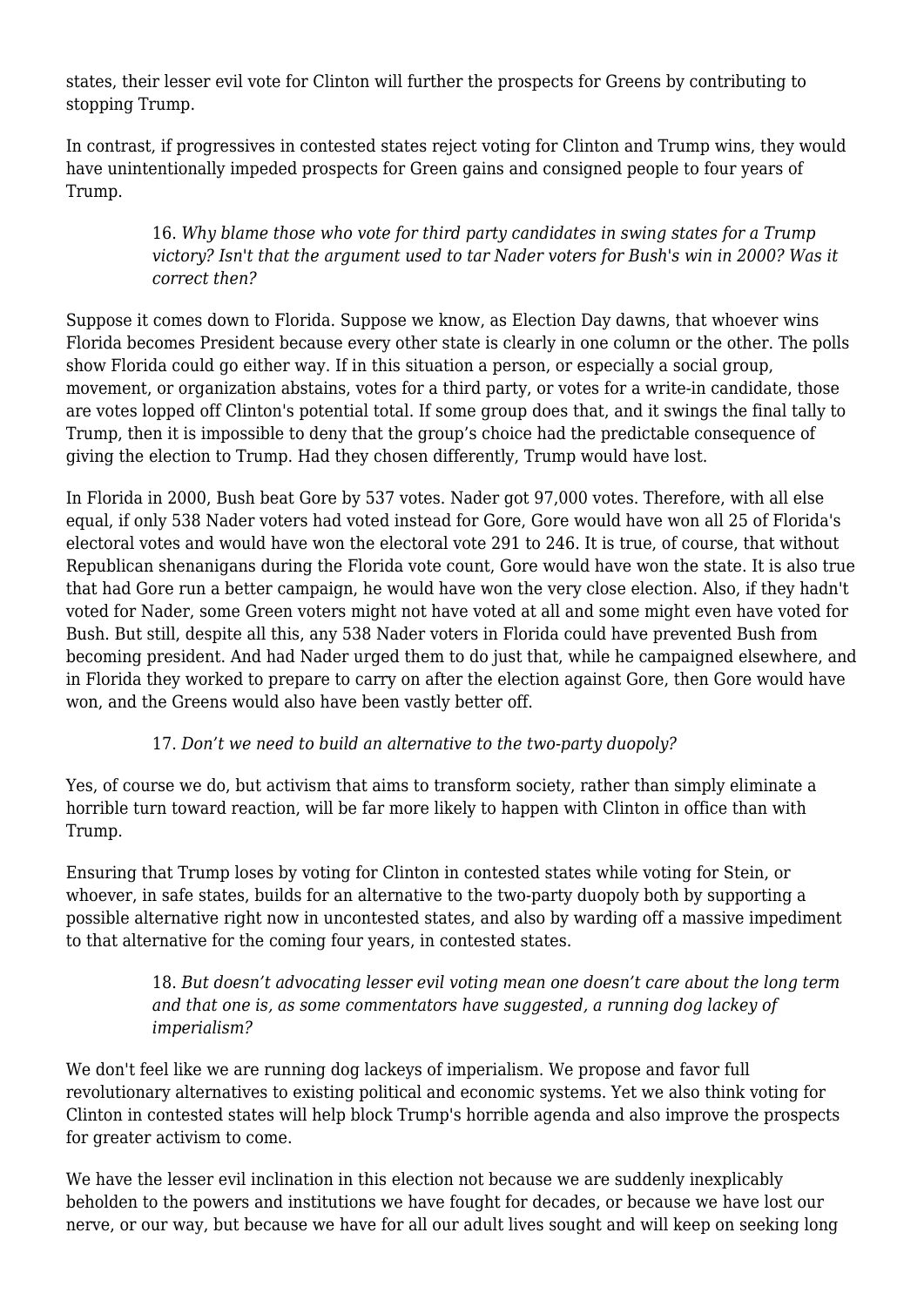term transformation of our society. We simply see that in our country's current circumstance, lesser evil voting in contested states aids seeking change against wealth and power.

#### 19. *Does refusing to vote Clinton even in contested states mean one doesn't care about the well-being of constituencies that will suffer more under Trump than under Clinton?*

In rare cases, perhaps some callousness plays a role, but far more often refusing to vote for Clinton even in contested states means that one is furious at the Democrats for playing dirty with Bernie, that one hates what Clinton stands for, that one hates what Clinton and her administration will be inclined to do in office, that one feels a tremendous urgency to transcend not just neoliberal policies, but the whole political, economic, and social system we currently endure, and that one just doesn't want to and would indeed feel sick to the core to pull a lever that seemingly ratifies all that one despises.

The problem is, even with all these fully warranted and admirable feelings causing one's refusal, the refusal itself could elect Trump and unleash even worse outcomes than those we oppose on many, many people, and arguably on the whole species.

Does anyone believe a progressive, leftist, or revolutionary who pulls the lever for Clinton in a contested state must in any way suffer diminished ability to fight on? Why can't we hold our nose, cast our vote, and then go right back to struggling for a new society? Why can't we stop Trump and also build new political, organizational, and movement alternatives?

> 20. *But isn't voting for Clinton a slippery slope. First you resolve to vote for her, then you don't want to criticize her before the election (for fear you'll help the greater evil), then you tone down your criticism of her after the election (because you'll be helping some greater evil defeat her four years later)…*

We all like to feel good about ourselves and we all at times rationalize our choices. But even so, this trajectory is not inevitable. We can vote for Clinton while indicating we do not support her and that we will oppose her, and we can then do just that.

Indeed, if the overwhelming message of leftists in talks and writing in the coming weeks is that we should vote strategically and also fight on, it is hard to see why pulling the lever for Clinton in a contested state, of which there will hopefully be few or even none, should interfere with that voter becoming one of Clinton's most steadfast and effective opponents, or with that voter becoming one of the Green Party's most steadfast and effective supporters and participants.

> 21. Aren't you asking Greens to be inactive until November 8, thereby cutting their momentum?

No, not at all. Campaign in most states for president, for local offices, and for issues, and in swing states campaign for local offices and for issues. The idea that foregoing voting for Stein in contested states means doing nothing there downplays the importance of local activities and campaigns.

22. But I want to vote my conscience.

So do we. Why isn't accounting for the impact of our choice on the well-being of others and on future organizing prospects part of voting our consciences?

23. But isn't it harmful to vote based on fear rather than positive program?

It would be great if we had nothing to fear and the only question before us was which of various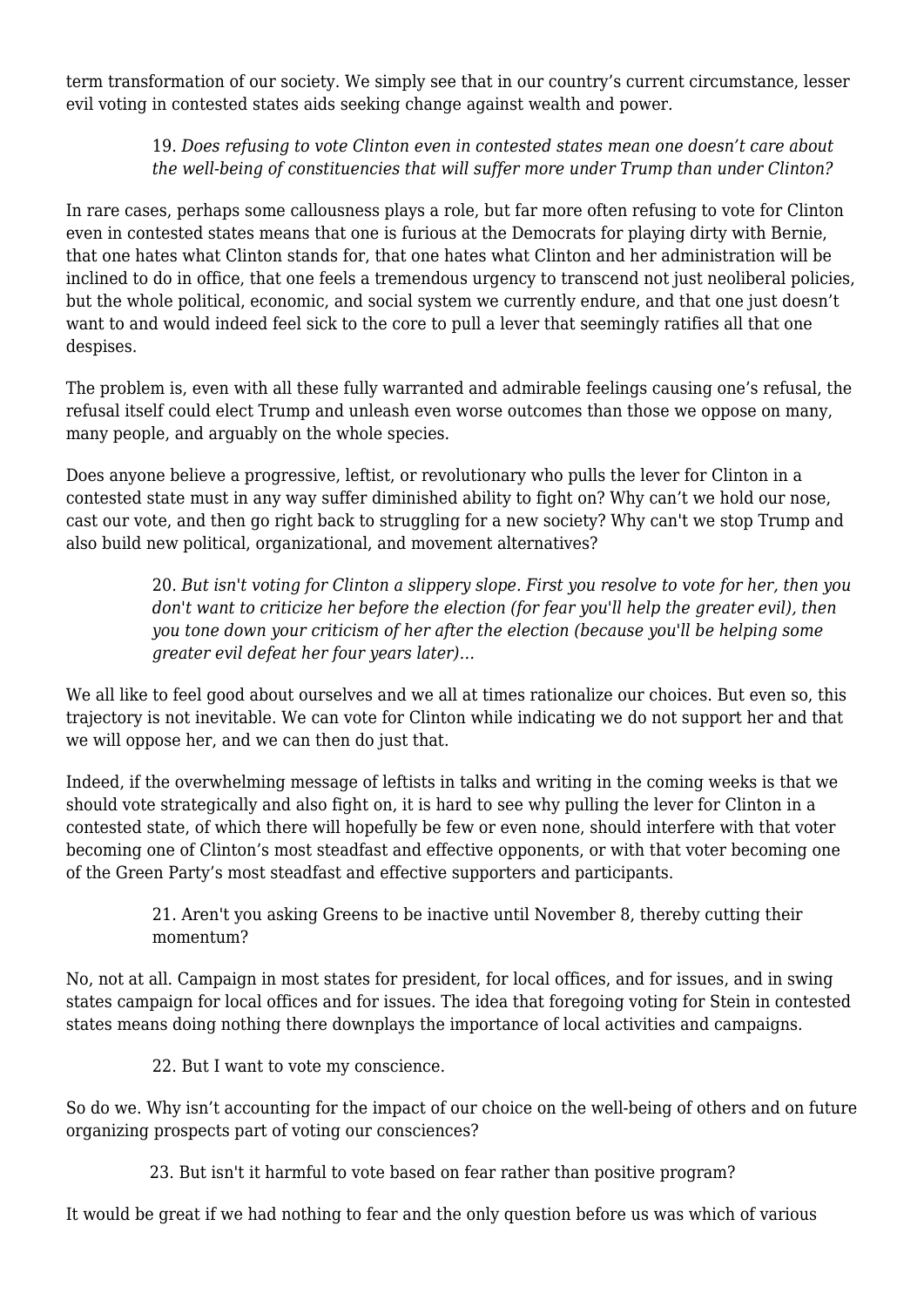progressive programs we wanted to adopt. But how can we not be fearful of climate catastrophe or nuclear war or mass deportations or racist violence?

Regrettably, we need to focus on both offense and defense: advancing positive programs while, by our 10-minute vote in swing states, we block our most feared outcomes.

24. But Trump's not going to win…

Pundits on the left and elsewhere have consistently underestimated Trump in this campaign. Today Clinton is ahead in the polls, but it is reckless to assume that her victory is a foregone conclusion.

In any event, the odds of Trump winning has no bearing on the call to vote for Clinton only where it might matter. If, in early November, it is clear that Trump has no chance of winning, then one can vote for a third party everywhere. If it is clear that some state that was previously considered up for grabs was now decisively in one column or another, voters there could likewise vote for a third party.

25. *What is most important, post election? Is it left unity? Is it who is president? Is it what new organizations and activism we have put in place to go forward?*

All three are important.

Efforts at change in the United States cannot succeed, long or short term, unless all who favor these ends work together in a spirit of mutual aid. So we need left unity and we have to be trying for it, not assaulting one another, even as we seek other gains as well.

Aside from affecting many people's lives today, who is president empowers various views, establishes context, and also affects government responses to dissent. Do activists have to fight against policies that seek to move us back in time, or can activists focus on positive aspirations linked to long term aims? Does dissent try to reduce magnified repression or eliminate familiar repression?

Change depends on the levels of activism and organization we have in place to fight for it, and that in turn depends on the extent to which we develop organization and activism as opposed to only immersing ourselves in seeking vote tallies. So, while trying to generate unity, and while expanding popular support, and while trying to avoid a Trump presidency, we need to also build new organizations that can sustain activism in the years ahead.

## 26. *But didn't Bernie Sanders behave like a "sheep-dog," trying to herd all left voters into the Democratic Party corral?*

If Sanders was a sheepdog, then all his supporters are sheep. What a strange way to characterize those one hopes will be engines of social change. But luckily we don't feel herded, do you?

Sanders wants Clinton to beat Trump. So do we. Sanders wants various changes in the Democratic Party's rules and methods. We would like to have those changes too. Sanders says he wants much more, and we do too.

But Sanders has gone another step. He is creating an organization. It is not called Young Democrats or Super Democrats or Democratic Allies. It is called "Our Revolution." What will the structure, policies, and program of the organization be? We don't know, but hopefully it will mature into a participatory force fighting for Bernie's program, and for much beyond that as well.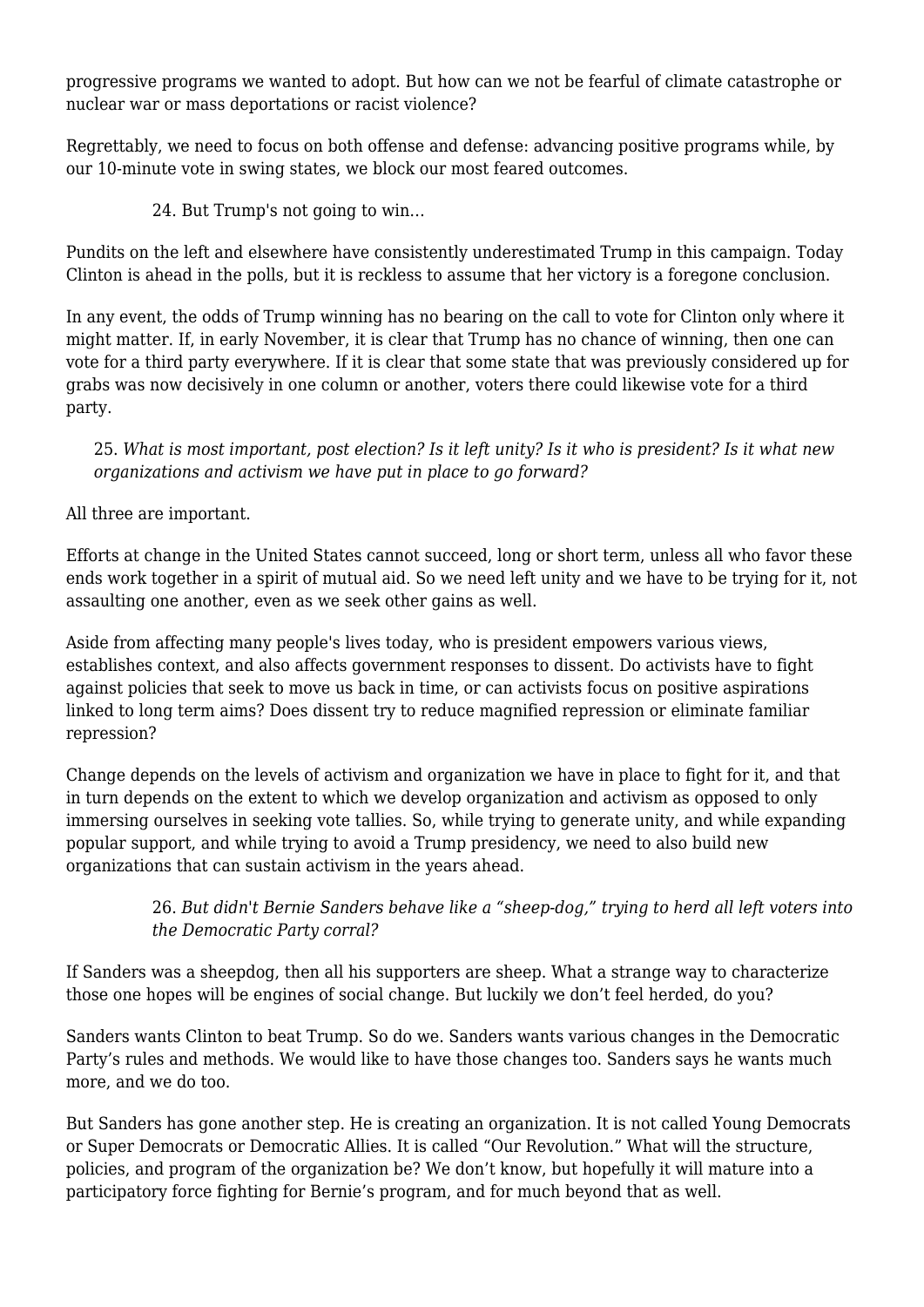Sanders has said from the day he began his campaign that what matters to winning change is ongoing dissent, demonstrations, and organizing in the street through and beyond Election Day. And now he is adding that organization matters, too.

The purported blemish many now point to regarding Sanders, is that he has said we have to stop Trump which means we have to elect Clinton. But that is consistent with the rest of his message and enhances it as soon as we realize that for us it can mean voting for Clinton where necessary to beat Trump, but opposing her objectionable policies everywhere until we have replaced her administration with much better, and then opposing that administration too, until we have a new system.

In fact, Sanders brought many new people into politics and was able to reach millions of people that third parties have for decades been unable to reach. There is no reason to suppose that those of his supporters who are now going to vote for Clinton have been duped into doing so. They may have been attracted to Sanders in the first place because he offered a plausible path to substantial social change without risking a reactionary outcome. They may well agree with strategic lesser evil voting.

Would it have been better, not least in combatting Trump, if Sanders had come to the convention and said something like, "Hillary Clinton's agenda is not all that I wanted and I don't believe a Clinton Administration will bring us liberty and justice, but I am absolutely convinced, without an inkling of doubt, that having Hillary Clinton in the Oval Office will do far less harm to working people, minorities, women, the environment, and international relations, and will provide a far better context for winning further gains than having Donald Trump there. For that reason, I want Hillary Clinton to become the next President and I intend to campaign as hard as I can in every contested state to urge my supporters to vote Clinton in those states, and then to join me and our new organization, Our Revolution, to agitate, militate, and organize against the new Clinton administration and on behalf of working people, women, black people, brown people, LGBT people, and really all but the oligarchs and potentates who run our society and profit from our labors."?

Perhaps that would have been better (we think so), but it did not happen.

27. *What then can we sensibly say about Sanders' role in all that has unfolded? Why didn't he run for President as a Green, with Stein as his Vice President?*

Sanders' role has been consistent and, relative to anything that anyone might plausibly have anticipated, far more successful than other efforts we might name. Sanders ran as a Democrat for the outreach and visibility it would facilitate, which it certainly did.

We can only guess at Sanders' decision not to accept the Green invitation to run on their ticket once he could no longer get the Democratic Party nomination. But we hope that if Sanders had thought that he and the Greens might have won, then he would have run. But if he thought, as we guess was the case, that it might have only meant his getting 10 percent or perhaps 15 percent and Trump winning, then we assume he concluded that the risk of running wasn't worth it. The downside was too great, the upside too limited. The better path, we assume he decided, was to get Trump removed from the field by a Clinton victory, and then proceed with the struggle.

> 28. *What might a person seeking a real revolution in U.S. institutions do at a time like this? What ought such a person not do?*

There are countless possible answers as to what one might usefully do in these times. Try to preserve and enlarge the momentum that has developed largely from the Sanders campaign, while also trying to ensure that Trump loses. Work toward creating new organization. Work toward